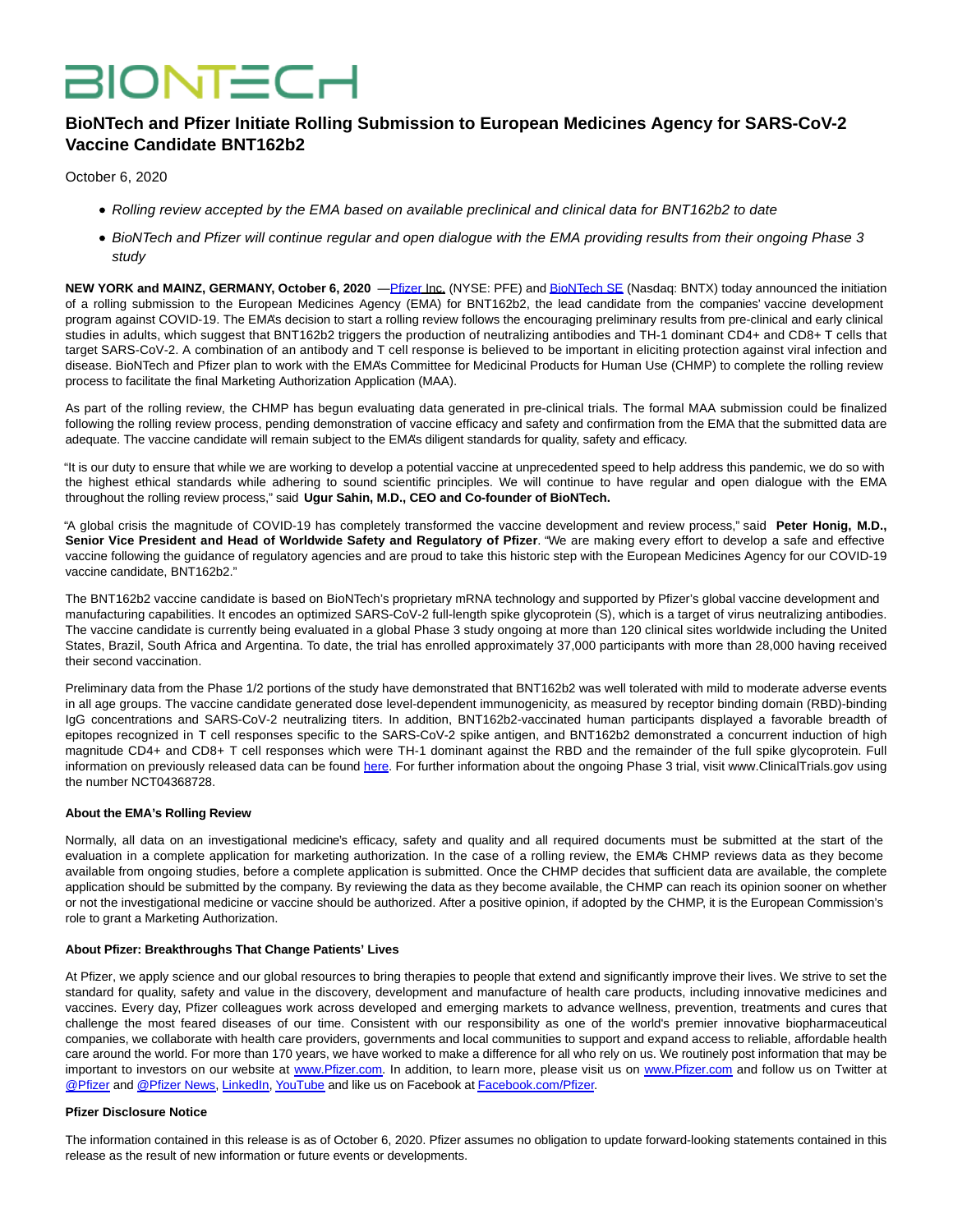This release contains forward-looking information about Pfizer's efforts to combat COVID-19, the collaboration between BioNTech and Pfizer to develop a potential COVID-19 vaccine, the BNT162 mRNA vaccine program, and modRNA candidate BNT162b2 (including qualitative assessments of available data, potential benefits, expectations for clinical trials, anticipated timing of clinical trial readouts and regulatory submissions and the rolling submission to the EMA), that involves substantial risks and uncertainties that could cause actual results to differ materially from those expressed or implied by such statements. Risks and uncertainties include, among other things, the uncertainties inherent in research and development, including the ability to meet anticipated clinical endpoints, commencement and/or completion dates for clinical trials, regulatory submission dates, regulatory approval dates and/or launch dates, as well as risks associated with preliminary data, including the possibility of unfavorable new preclinical or clinical trial data and further analyses of existing preclinical or clinical trial data that may be inconsistent with the data used for selection of the BNT162b2 vaccine candidate and dose level for the Phase 2/3 study; the risk that clinical trial data are subject to differing interpretations and assessments, including during the peer review/publication process, in the scientific community generally, and by regulatory authorities; whether and when data from the BNT162 mRNA vaccine program will be published in scientific journal publications and, if so, when and with what modifications; whether regulatory authorities will be satisfied with the design of and results from these and future preclinical and clinical studies; whether and when any biologics license and/or emergency use authorization applications may be filed in any jurisdictions for BNT162b2 or any other potential vaccine candidates; whether and when any such applications may be approved by regulatory authorities, which will depend on myriad factors, including making a determination as to whether the vaccine candidate's benefits outweigh its known risks and determination of the vaccine candidate's efficacy and, if approved, whether it will be commercially successful; decisions by regulatory authorities impacting labeling, manufacturing processes, safety and/or other matters that could affect the availability or commercial potential of a vaccine, including development of products or therapies by other companies; manufacturing capabilities or capacity, including whether the estimated numbers of doses can be manufactured within the projected time periods indicated; whether and when additional supply agreements will be reached; uncertainties regarding the ability to obtain recommendations from vaccine technical committees and other public health authorities and uncertainties regarding the commercial impact of any such recommendations; and competitive developments.

A further description of risks and uncertainties can be found in Pfizer's Annual Report on Form 10-K for the fiscal year ended December 31, 2019 and in its subsequent reports on Form 10-Q, including in the sections thereof captioned "Risk Factors" and "Forward-Looking Information and Factors That May Affect Future Results", as well as in its subsequent reports on Form 8-K, all of which are filed with the U.S. Securities and Exchange Commission and available at [www.sec.gov](https://www.globenewswire.com/Tracker?data=RnYjuX1qNnk63wnFRI2njqkWCUtSvj6x_99MqPLwYIXuudw4effilg2LyEquwqm-7QGJ6tM6dhKt8Yb6iY-5gw==) and [www.pfizer.com.](https://www.globenewswire.com/Tracker?data=RnYjuX1qNnk63wnFRI2njhMtuWVC6S5kOg8JnuFHwPyIzH1O7AiSzrr-wECJd2hrMZ7668ALHee8mVEXVNXWFA==)

#### **About BioNTech**

Biopharmaceutical New Technologies is a next generation immunotherapy company pioneering novel therapies for cancer and other serious diseases. The Company exploits a wide array of computational discovery and therapeutic drug platforms for the rapid development of novel biopharmaceuticals. Its broad portfolio of oncology product candidates includes individualized and off-the-shelf mRNA-based therapies, innovative chimeric antigen receptor T cells, bi-specific checkpoint immuno-modulators, targeted cancer antibodies and small molecules. Based on its deep expertise in mRNA vaccine development and in-house manufacturing capabilities, BioNTech and its collaborators are developing multiple mRNA vaccine candidates for a range of infectious diseases alongside its diverse oncology pipeline. BioNTech has established a broad set of relationships with multiple global pharmaceutical collaborators, including Genmab, Sanofi, Bayer Animal Health, Genentech, a member of the Roche Group, Regeneron, Genevant, Fosun Pharma, and Pfizer.

For more information, please visi[t www.BioNTech.de.](https://www.globenewswire.com/Tracker?data=RnYjuX1qNnk63wnFRI2nji2YHwURF5_EQ5yHBUem8rM_LPp1vQNklAQ1pIOiP8eL13q1Jj5kJtP9KcpWE1b9EQ==)

#### **BioNTech Forward-looking Statements**

This press release contains "forward-looking statements" of BioNTech within the meaning of the Private Securities Litigation Reform Act of 1995. These forward-looking statements may include, but may not be limited to, statements concerning: BioNTech's efforts to combat COVID-19; the collaboration between BioNTech and Pfizer to develop a potential COVID-19 vaccine; and the anticipated timing of clinical trial readouts, regulatory submissions and regulatory approvals. Any forward-looking statements in this press release are based on BioNTech current expectations and beliefs of future events, and are subject to a number of risks and uncertainties that could cause actual results to differ materially and adversely from those set forth in or implied by such forward-looking statements. These risks and uncertainties include, but are not limited to: competition to create a vaccine for COVID-19; the ability to produce comparable clinical results in larger and more diverse clinical trials; the ability to effectively scale our productions capabilities; and other potential difficulties. For a discussion of these and other risks and uncertainties, see BioNTech's Annual Report on Form 20-F filed with the SEC on March 31, 2020, which is available on the SEC's website at www.sec.gov. All information in this press release is as of the date of the release, and BioNTech undertakes no duty to update this information unless required by law.

#### **Pfizer Contacts:**

**Media Relations** Andy Widger +44 7970 149098 [andrew.widger@pfizer.com](https://www.globenewswire.com/Tracker?data=B-jFf8d18-SmvRKJzfm0xhGz2Bs6nzZgRJH3FrHJHz6QYgwaQ3PtZW_D-jyPCGEWwMgAHkWniIlZ5iEsIEGTT2vRStKgbObB1FudSF5TgpU8494NZ0i3lCHWpcvndojF)

# **Investor Relations**

Chuck Triano +1 (212) 733-3901 [Charles.E.Triano@Pfizer.com](https://www.globenewswire.com/Tracker?data=8otwUg46mr8ZTCqFveR9q1R8BXEUlTB5JP7Y1JtC7lFgkfIKiXJxgN3eslWjrwy_i97-wcMgZJL6JfxOp2R8vB24pV1Tf99G-JsGoSFjAFDsNRX08ZYZc5ZnmLV98uY9)

#### **BioNTech Contacts:**

**Media Relations** Jasmina Alatovic +49 (0)6131 9084 1513 or +49 (0)151 1978 1385 [Media@biontech.de](https://www.globenewswire.com/Tracker?data=p8iKsgZQHiuQBTlMtC8Fi8yow1TtHp5cTCyC2IT9DJykemN-IrMqhLx1lg6_wG4yXxS_oGeu35WM37myMxnHU88Nm4RnjuEHF38Nwsz1g5c=)

**Investor Relations** Sylke Maas, Ph.D.